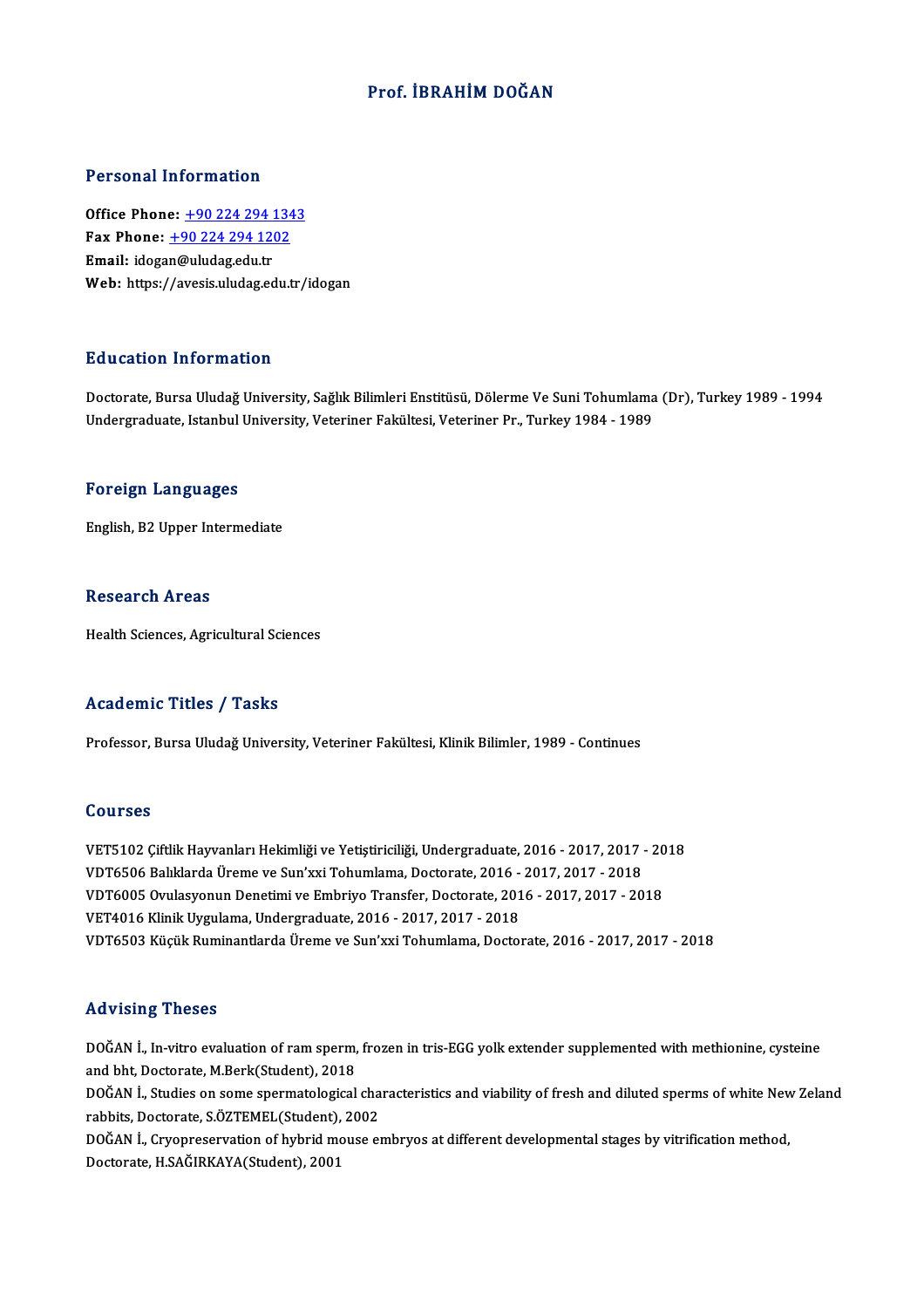### Articles Published in Journals That Entered SCI, SSCI and AHCI Indexes

rticles Published in Journals That Entered SCI, SSCI and AHCI Indexes<br>I. Effect of GnRH treatment following a short-term estrous induction protocol on estrus and ovulation<br>in Seepen geate, during the trensitional period Effect of GnRH treatment following a short-tern<br>in Saanen goats, during the transitional period<br>DOČAN L. Teker M. B., ALCAV S. Kugukeen D. Effect of GnRH treatment following a show<br>in Saanen goats, during the transitional<br>DOĞAN İ., Toker M. B. , ALÇAY S., Kucuksen D.<br>JOUPMAL OF THE HELLENIC VETERINARY ME in Saanen goats, during the transitional period<br>DOĞAN İ., Toker M. B. , ALÇAY S., Kucuksen D.<br>JOURNAL OF THE HELLENIC VETERINARY MEDICAL SOCIETY, vol.71, no.4, pp.2569-2576, 2020 (Journal Indexed<br>in SCI) DOĞAN<br>JOURNA<br>in SCI)<br>Overie JOURNAL OF THE HELLENIC VETERINARY MEDICAL SOCIETY, vol.71, no.4, pp.2569-2576, 2020 (Jour<br>in SCI)<br>II. Ovarian follicle dynamics and hormonal changes during early pregnancy in Saanen goats<br>Dožen <sup>i</sup>. Teken M. B., Akey S. K in SCI)<br><mark>Ovarian follicle dynamics and hormon</mark>:<br>Doğan İ., Toker M. B. , Alçay S., Kucuksen D.<br>VETERINARNI MEDICINA, vel 65, ng 1, nn 9 Ovarian follicle dynamics and hormonal changes during early pregna<br>Doğan İ., Toker M. B. , Alçay S., Kucuksen D.<br>VETERINARNI MEDICINA, vol.65, no.1, pp.8-17, 2020 (Journal Indexed in SCI)<br>Comparison and assessment of eveni Doğan İ., Toker M. B. , Alçay S., Kucuksen D.<br>VETERINARNI MEDICINA, vol.65, no.1, pp.8-17, 2020 (Journal Indexed in SCI)<br>III. Comparison and assessment of ovarian follicular dynamics during the breeding and non-breedin **VETERINARNI MEDICINA, v<br>Comparison and assessi<br>season in Saanen goats<br>Doğan <sup>i</sup>n Toker M. B. Alca** Comparison and assessment of ovarian 1<br>season in Saanen goats<br>Doğan İ., Toker M. B. , Alcay S., Kucuksen D. U.<br>WIENER TIERARZTI ICHE MONATSSCHRIET v season in Saanen goats<br>Doğan İ., Toker M. B. , Alcay S., Kucuksen D. U.<br>WIENER TIERARZTLICHE MONATSSCHRIFT, vol.107, pp.63-71, 2020 (Journal Indexed in SCI)<br>Different estrus industion protosols and fixed time artificial in Doğan İ., Toker M. B. , Alcay S., Kucuksen D. U.<br>WIENER TIERARZTLICHE MONATSSCHRIFT, vol.107, pp.63-71, 2020 (Journal Indexed in SCI)<br>IV. Different estrus induction protocols and fixed time artificial insemination duri WIENER TIERARZTLICHE MONATSSCHRIF<br>Different estrus induction protocols<br>period in non-lactating Kivircik ewes<br>DOČAN L. Nur.7, Kiling P Different estrus induct<br>period in non-lactating<br>DOĞAN İ., Nur Z., Kilinc B.<br>JOUPMAL OF THE HELLEN JOURNAL OF THE HELLENIC VETERINARY MEDICAL SOCIETY, vol.69, no.1, pp.801-808, 2018 (Journal Indexed in SCI) DOĞ.<br>JOUR<br>SCI)<br>Diffe JOURNAL OF THE HELLENIC VETERINARY MEDICAL SOCIETY, vol.69, no.1, pp.801-808, 2018 (Journal Indexed in SCI)<br>SCI)<br>V. Different progestagen treatment duration on estrous synchronization during the natural breeding<br>200000 in SCI)<br>Different progestagen treatment duration on<br>season in non-lactating Anatolian black goats<br>DOČAN L. NUR Z. DOČAN I Different progestagen tr<br>season in non-lactating *l*<br>DOĞAN İ., NUR Z., DOĞAN İ.<br>ANIMAL PEPPODUCTION ... season in non-lactating Anatolian black goats<br>DOĞAN İ., NUR Z., DOĞAN İ.<br>ANIMAL REPRODUCTION, vol.13, no.4, pp.806-810, 2016 (Journal Indexed in SCI) VI. Effect of freezing rate on acrosome and chromatin integrity in ramsemen NURZ.,ZIKB.,ÜSTÜNERB.,Tutuncu S.,SAĞIRKAYAH.,ÖZGÜDENAKKOÇC.G. ,GÜNAYÜ.,DOĞANİ. Effect of freezing rate on acrosome and chromatin integrity in ram semen<br>NUR Z., ZIK B., ÜSTÜNER B., Tutuncu S., SAĞIRKAYA H., ÖZGÜDEN AKKOÇ C. G. , GÜNAY Ü., DOĞAN İ.<br>ANKARA UNIVERSITESI VETERINER FAKULTESI DERGISI, vol.5 NUR Z., ZIK B., ÜSTÜNER B., Tutuncu S., SAĞIRKAYA H., ÖZGÜDEN AKKOÇ C. G. , GÜNAY Ü., DOĞAN İ.<br>ANKARA UNIVERSITESI VETERINER FAKULTESI DERGISI, vol.58, no.4, pp.267-272, 2011 (Journal Indexed in St<br>VII. Correlations be ANKARA UNIVERS<br>Correlations be<br>Arabian horses<br>DOČAN i - Polat II Correlations between s<br>Arabian horses<br>DOĞAN İ., Polat U., NUR Z.<br>IPANIAN JOUPNAL OF VE' Arabian horses<br>DOĞAN İ., Polat U., NUR Z.<br>IRANIAN JOURNAL OF VETERINARY RESEARCH, vol.10, no.2, pp.119-124, 2009 (Journal Indexed in SCI) VIII. CONCENTRATION OF TRACE ELEMENTS IN SEMEN AND RELATION TO SEMEN CHARACTERISTICS IN ARABIAN STALLIONS DOĞANİ.,ORUÇH.H. ,NURZ.,BaskayaR. ARABIAN STALLIONS<br>DOĞAN İ., ORUÇ H. H. , NUR Z., Baskaya R.<br>INDIAN VETERINARY JOURNAL, vol.85, no.11, pp.1170-1172, 2008 (Journal Indexed in SCI)<br>Comparison of the effect of sronolone sponges and BMSC or slappestanel on es DOĞAN İ., ORUÇ H. H. , NUR Z., Baskaya R.<br>INDIAN VETERINARY JOURNAL, vol.85, no.11, pp.1170-1172, 2008 (Journal Indexed in SCI)<br>IX. Comparison of the effect of cronolone sponges and PMSG or cloprostenol on estrous indu **INDIAN VETERINARY JOUNANY**<br>**Comparison of the eff<br>Turkish Saanen goats**<br>POČAN L Konkrali A. Gu Comparison of the effect of cronolone<br>Turkish Saanen goats<br>DOĞAN İ., Konlyali A., Gunay U., Yurdabak S.<br>POLISH JOUPNAL OF VETERINAPY SCIENCE Turkish Saanen goats<br>DOĞAN İ., Konlyali A., Gunay U., Yurdabak S.<br>POLISH JOURNAL OF VETERINARY SCIENCES, vol.11, no.1, pp.29-34, 2008 (Journal Indexed in SCI)<br>Different estreve industion protecels during the transition per DOĞAN İ., Konlyali A., Gunay U., Yurdabak S.<br>POLISH JOURNAL OF VETERINARY SCIENCES, vol.11, no.1, pp.29-34, 2008 (Journal Indexed in SCI)<br>X. Different estrous induction protocols during the transition period in lactati POLISH JOURN<br>Different est<br>following Al Different estrous induction protocol<br>following Al<br>DOĞAN İ., Konyali A., Tolu C., Yurdabak S.<br>ACTA VETERINARIA REOCRAD vel 59 pr following Al<br>DOĞAN İ., Konyali A., Tolu C., Yurdabak S.<br>ACTA VETERINARIA-BEOGRAD, vol.58, pp.259-266, 2008 (Journal Indexed in SCI)<br>Effects of various exvonnatastive agents and extender esmalality on nest DOĞAN İ., Konyali A., Tolu C., Yurdabak S.<br>ACTA VETERINARIA-BEOGRAD, vol.58, pp.259-266, 2008 (Journal Indexed in SCI)<br>XI. Effects of various cryoprotective agents and extender osmolality on post-thawed ram semen<br>Soylu M. ACTA VETERINARIA-BEOGRAD, vol.58, pp.259-266, 2008 (Journal Inc<br>Effects of various cryoprotective agents and extender osmola<br>Soylu M. K., Nur Z., Ustuner B., Dogan İ., Sagirkaya H., Gunay Ü., AK K.<br>PULLETIN OF THE VETERINA Effects of various cryoprotective agents and extender osmolality on post-thawed ram semen<br>Soylu M. K. , Nur Z., Ustuner B., Dogan İ., Sagirkaya H., Gunay Ü., AK K.<br>BULLETIN OF THE VETERINARY INSTITUTE IN PULAWY, vol.51, no Soylu M. K. , Nur Z., Ustuner B., Dogan İ., Sagirkaya H., Gunay Ü., AK K.<br>BULLETIN OF THE VETERINARY INSTITUTE IN PULAWY, vol.51, no.2, pp.241-246, 2007 (Journal I<br>XII. Different estrous induction methods during the no **BULLETIN OF T<br>Different estr<br>Dogan İ., Nur Z.<br>VETERIMARNI A** XII. Different estrous induction methods during the non-breeding season in Kivircik ewes<br>Dogan İ., Nur Z.<br>VETERINARNI MEDICINA, vol.51, no.4, pp.133-138, 2006 (Journal Indexed in SCI) XIII. Influence of bull seminal plasma on post-thaw ram semen parameters and fertility GunayÜ.,Doganİ.,Nur Z.,Manolov I.,SagirkayaH.,SoyluM.K. ,KaptanC.,Akpinar L. BULLETIN OF THE VETERINARY INSTITUTE IN PULAWY, vol.50, no.4, pp.503-507, 2006 (Journal Indexed in SCI)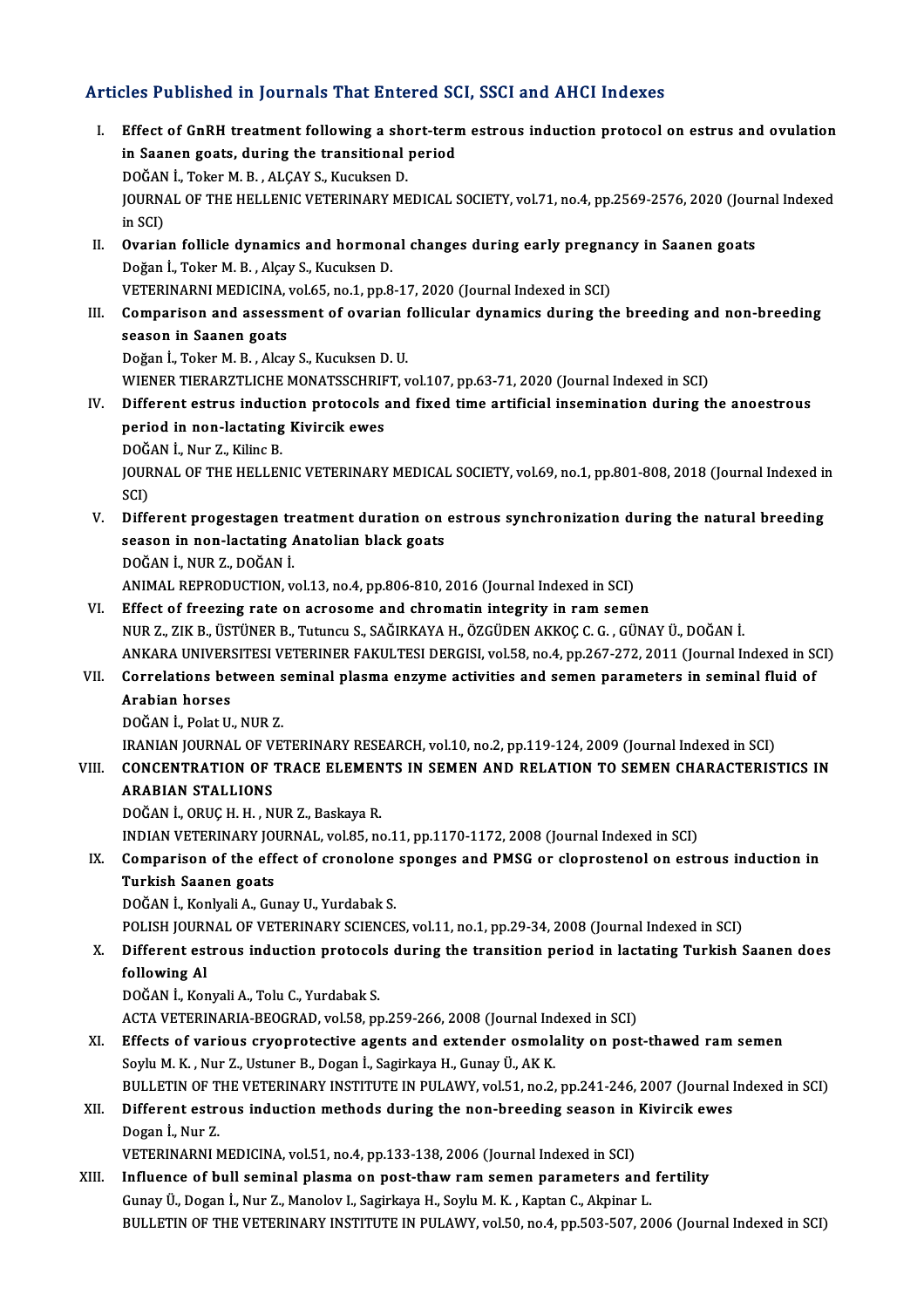| XIV.    | Semen characteristics during the transition period in saanen bucks                                                                        |
|---------|-------------------------------------------------------------------------------------------------------------------------------------------|
|         | Dogan İ., Nur Z., Gunay Ü., Soylu M.                                                                                                      |
|         | INDIAN VETERINARY JOURNAL, vol.82, no.10, pp.1080-1082, 2005 (Journal Indexed in SCI)                                                     |
| XV.     | Effect of low temperature thawing procedure and post-thaw cold shock on frozen bull semen                                                 |
|         | Nur Z., Sagirkaya H., Dogan İ., Soylu M., AK K., Ileri I.                                                                                 |
|         | MEDYCYNA WETERYNARYJNA, vol.61, no.9, pp.991-993, 2005 (Journal Indexed in SCI)                                                           |
| XVI.    | Viability of rabbit spermatozoa diluted in tris-glucose and tris-fructose extenders                                                       |
|         | Oztemel S., Dogan İ., Soylu M.                                                                                                            |
|         | INDIAN VETERINARY JOURNAL, vol.82, no.7, pp.735-737, 2005 (Journal Indexed in SCI)                                                        |
| XVII.   | Relationships between sperm membrane integrity and other semen quality characteristics of the                                             |
|         | semen of Saanen goat bucks                                                                                                                |
|         | Nur Z., Dogan İ., Gunay Ü., Soylu M.                                                                                                      |
|         | BULLETIN OF THE VETERINARY INSTITUTE IN PULAWY, vol.49, no.2, pp.183-187, 2005 (Journal Indexed in SCI)                                   |
| XVIII.  | Estrous synchronization during the natural breeding season in Anatolian black does                                                        |
|         | Dogan İ., Nur Z., Gunay Ü., Sagirkaya H., Soylu M., Sonmez C.                                                                             |
|         | VETERINARNI MEDICINA, vol.50, no.1, pp.33-37, 2005 (Journal Indexed in SCI)                                                               |
| XIX.    | Artificial insemination with diluted and undiluted fresh semen in goats<br>Dogan İ., Yerlikaya H., Soylu M.                               |
|         | INDIAN VETERINARY JOURNAL, vol.81, no.12, pp.1355-1357, 2004 (Journal Indexed in SCI)                                                     |
| XX.     | Biochemical investigation of blood plasma during estrus and diestrus in repeat breeder cows                                               |
|         | Dogan I, Cetin M.                                                                                                                         |
|         | INDIAN VETERINARY JOURNAL, vol.81, no.11, pp.1232-1234, 2004 (Journal Indexed in SCI)                                                     |
| XXI.    | Relationship between the canine sperm membrane integrity and other semen characteristics                                                  |
|         | Nur Z., Dogan İ., Yerlikaya H.                                                                                                            |
|         | INDIAN VETERINARY JOURNAL, vol.81, no.10, pp.1119-1121, 2004 (Journal Indexed in SCI)                                                     |
| XXII.   | Comparison of fluorgestone and medroxyprogesterone intravaginal sponges for oestrus                                                       |
|         | synchronization in Saanen does during the transition period                                                                               |
|         | Dogan İ., Nur Z., Gunay Ü., Soylu M., Sonmez C.                                                                                           |
|         | SOUTH AFRICAN JOURNAL OF ANIMAL SCIENCE, vol.34, no.1, pp.18-22, 2004 (Journal Indexed in SCI)                                            |
| XXIII.  | Effect of different thawing procedures on the quality of bull semen                                                                       |
|         | Nur Z., Dogan İ., Soylu M., AK K.                                                                                                         |
|         | REVUE DE MEDECINE VETERINAIRE, vol.154, no.7, pp.487-490, 2003 (Journal Indexed in SCI)                                                   |
| XXIV.   | Blood biochemical parameters in fertile and repeat breeder cows                                                                           |
|         | Cetin M., Dogan İ., Polat U., Yalcin A., Turkyilmaz O.                                                                                    |
|         | INDIAN JOURNAL OF ANIMAL SCIENCES, vol.72, no.10, pp.865-866, 2002 (Journal Indexed in SCI)                                               |
| XXV.    | Development of in vitro produced bovine embryos in four different culture media<br>Dogan İ., Sagirkaya H., Soylu M., Nur Z., Yerlikaya H. |
|         | INDIAN JOURNAL OF ANIMAL SCIENCES, vol.72, no.3, pp.227-229, 2002 (Journal Indexed in SCI)                                                |
| XXVI.   | Histopathological investigation of endometrium in repeat breeder cows                                                                     |
|         | Dogan İ., Sonmez G., Sagirkaya H.                                                                                                         |
|         | INDIAN JOURNAL OF ANIMAL SCIENCES, vol.72, no.3, pp.223-226, 2002 (Journal Indexed in SCI)                                                |
| XXVII.  | Investigations on the spermatological characteristics of ram semen frozen in liquid nitrogen vapour                                       |
|         | and used for insemination with different methods                                                                                          |
|         | Gokcen H., Soylu M., Dogan İ.                                                                                                             |
|         | TURKISH JOURNAL OF VETERINARY & ANIMAL SCIENCES, vol.24, no.6, pp.539-544, 2000 (Journal Indexed in SCI)                                  |
| XXVIII. | Investigation of some biochemical parameters in cervical mucus samples of fertile, repeat breeder                                         |
|         | and PGF2a synchronised cows.                                                                                                              |
|         | Soylu M. K., Tanrıverdi M., Doğan İ., Güneş N., Günay Ü., Erzurum F.                                                                      |
|         | Bulgarian Journal Of Agricultural Science, vol.5, no.5, pp.783-788, 1999 (Journal Indexed in SCI Expanded)                                |
|         |                                                                                                                                           |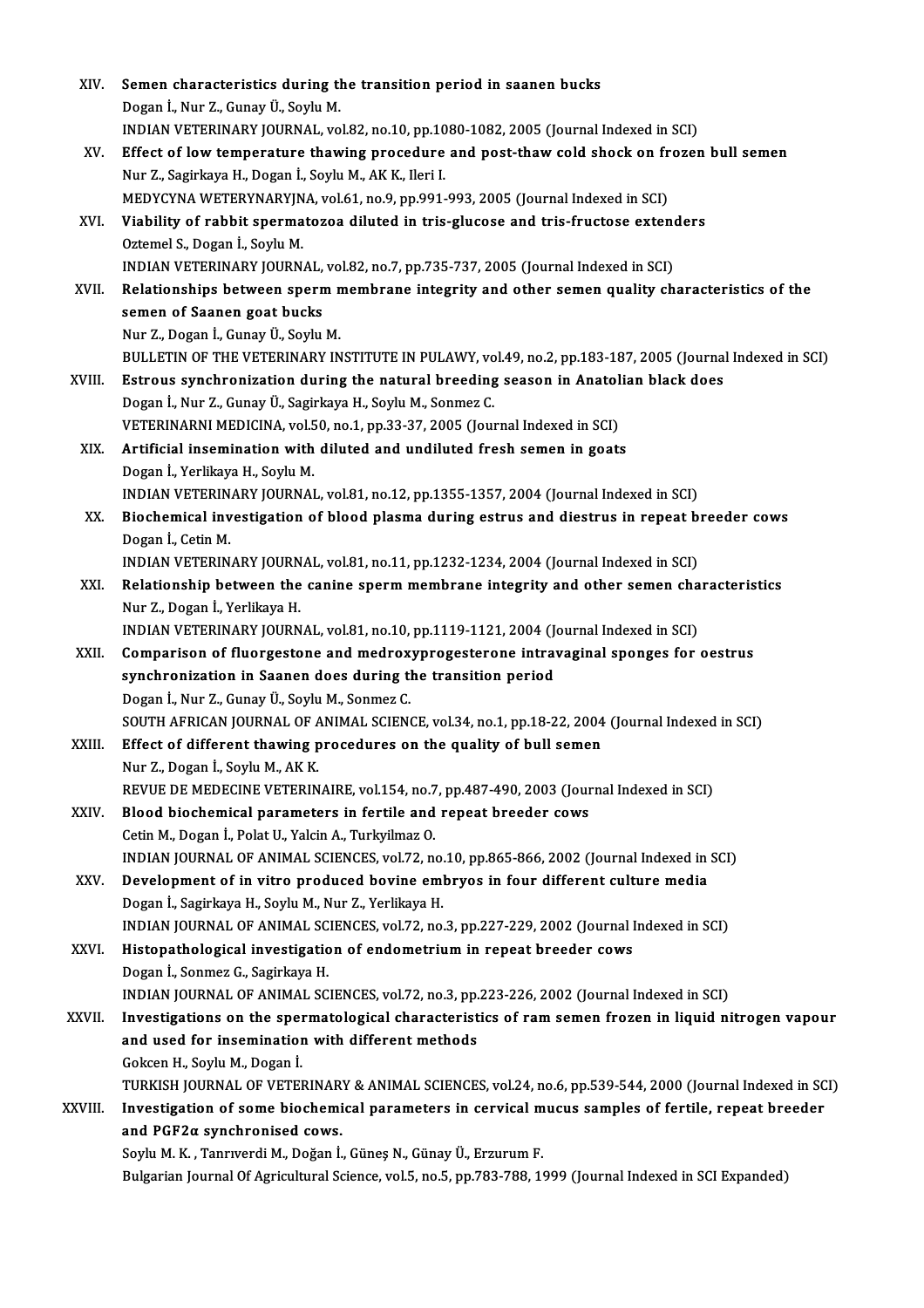# Articles Published in Other Journals

| <b>Articles Published in Other Journals</b> |                                                                                                                                                                                                                                            |
|---------------------------------------------|--------------------------------------------------------------------------------------------------------------------------------------------------------------------------------------------------------------------------------------------|
| Ι.                                          | Sıfat sezonuna geçiş döneminde ve sıfat sezonunda koç spermasının dondurulabilirliğinin<br>araştırılması<br>GÜNAY Ü., NUR Z., DOĞAN İ., ÜSTÜNER B., SOYLU M. K.                                                                            |
| II.                                         | Uludağ Üniversitesi Veteriner Fakültesi Dergisi, vol.22, pp.81-85, 2003 (Other Refereed National Journals)<br>Teke spermasının morfolojik değerlendirilmesinde farklı boyama metotlarının kullanılması                                     |
|                                             | NUR Z., GÜNAY Ü., DOĞAN İ., ÜSTÜNER B., SOYLU M. K.<br>Uludağ Üniversitesi Veteriner Fakültesi Dergisi, vol.22, pp.39-43, 2003 (Other Refereed National Journals)                                                                          |
| III.                                        | Some spermatological characteristics of New Zealand white rabbit bucks<br>Öztemel S., Doğan İ., Soylu M. K.                                                                                                                                |
|                                             | Uludağ Üniversitesi Veteriner Fakültesi Dergisi, vol.22, no.123, pp.69-73, 2003 (National Refreed University<br>Journal)                                                                                                                   |
| IV.                                         | The biochemical composition of seminal plasma of rainbow trou (Oncorhyncus mykiss) fed with<br>vitamin A and E added diets                                                                                                                 |
|                                             | Mert H., Doğan İ., Ekin S.<br>Yüzüncü Yıl Üniversitesi Veteriner Fakültesi Dergisi *, vol.13, no.12, pp.64-68, 2002 (National Refreed University                                                                                           |
| V.                                          | Journal)<br>The using possibilities of penetration test in repeat breeder cows and heifers                                                                                                                                                 |
| VI.                                         | Doğan İ, Gökçen H<br>Uludağ Üniversitesi Veteriner Fakültesi Dergisi, vol.20, no.12, pp.91-98, 2001 (National Refreed University Journal)<br>Seasonal changes of the some biochemical parameters in the seminal plasma and blood plasma of |
|                                             | Arabian stallions and their effects on sperm quality<br>Mert H., Doğan İ., Mert N., Ekin S.                                                                                                                                                |
|                                             | Yüzüncü Yıl Üniversitesi Veteriner Fakültesi Dergisi *, vol.11, no.2, pp.90-94, 2000 (National Refreed University<br>Journal)                                                                                                              |
| VII.                                        | Seroprevalance of Leptospirosis in repaeat breeder cows<br>Çetin C., Doğan İ., Özdemir V.                                                                                                                                                  |
|                                             | Uludağ Üniversitesi Veteriner Fakültesi Dergisi, vol.19, no.12, pp.115-117, 2000 (National Refreed University<br>Journal)                                                                                                                  |
| VIII.                                       | Effect of melatonin on the fertility traits Karacabey Merino and Awassi and sheep<br>Başpınar H., Oğan M. M., Orman A., Doğan İ.                                                                                                           |
| IX.                                         | Bültendif, vol.13, pp.2-5, 1999 (National Non-Refereed Journal)<br>Investigation on detection of ovarian activity during a year and determination of optimum                                                                               |
|                                             | insemination time of ewes bred in Bursa counties<br>Gökçen H., Soylu M. K., Doğan İ., Erzurum F.                                                                                                                                           |
| Χ.                                          | Veterinarium, vol.9, no.1, pp.56-60, 1998 (Other Refereed National Journals)<br>Spermatological and bacteriological examinations of stallions in breeding season                                                                           |
|                                             | Soylu M. K., Çetin C., Doğan İ., Ülgen M., Demirel M.<br>Veterinarium, vol.8, no.12, pp.48-53, 1997 (Other Refereed National Journals)                                                                                                     |
| XI.                                         | Seroprevalence of brucellosis in horse<br>Çetin C., Doğan İ., Erdenliğ S., Demirel M.                                                                                                                                                      |
| XII.                                        | Veterinarium, vol.8, no.12, pp.35-37, 1997 (Other Refereed National Journals)<br>Aygır ve merkeplerde spermatolojik özellikler.                                                                                                            |
|                                             | Gökçen H., Tümen H., Doğan İ., Bilgin B., Sönmez C., Demirel M.<br>Uludağ Üniversitesi Veteriner Fakültesi Dergisi, vol.12, no.1, pp.65-72, 1993 (National Refreed University Journal)                                                     |
| XIII.                                       | Spermatogical characterics od stattion semen diluted with different diluents and stored at 50 C for<br>24 hours                                                                                                                            |
|                                             | Gökçen H., Tümen H., Doğan İ., Sönmez C., Demirel M.                                                                                                                                                                                       |
| XIV.                                        | Uludağ Üniversitesi Veteriner Fakültesi Dergisi, vol.12, no.1, pp.73-80, 1993 (National Refreed University Journal)<br>An investigation on effect of gonadotropin releasing hormone (GnRH), applied different times, on                    |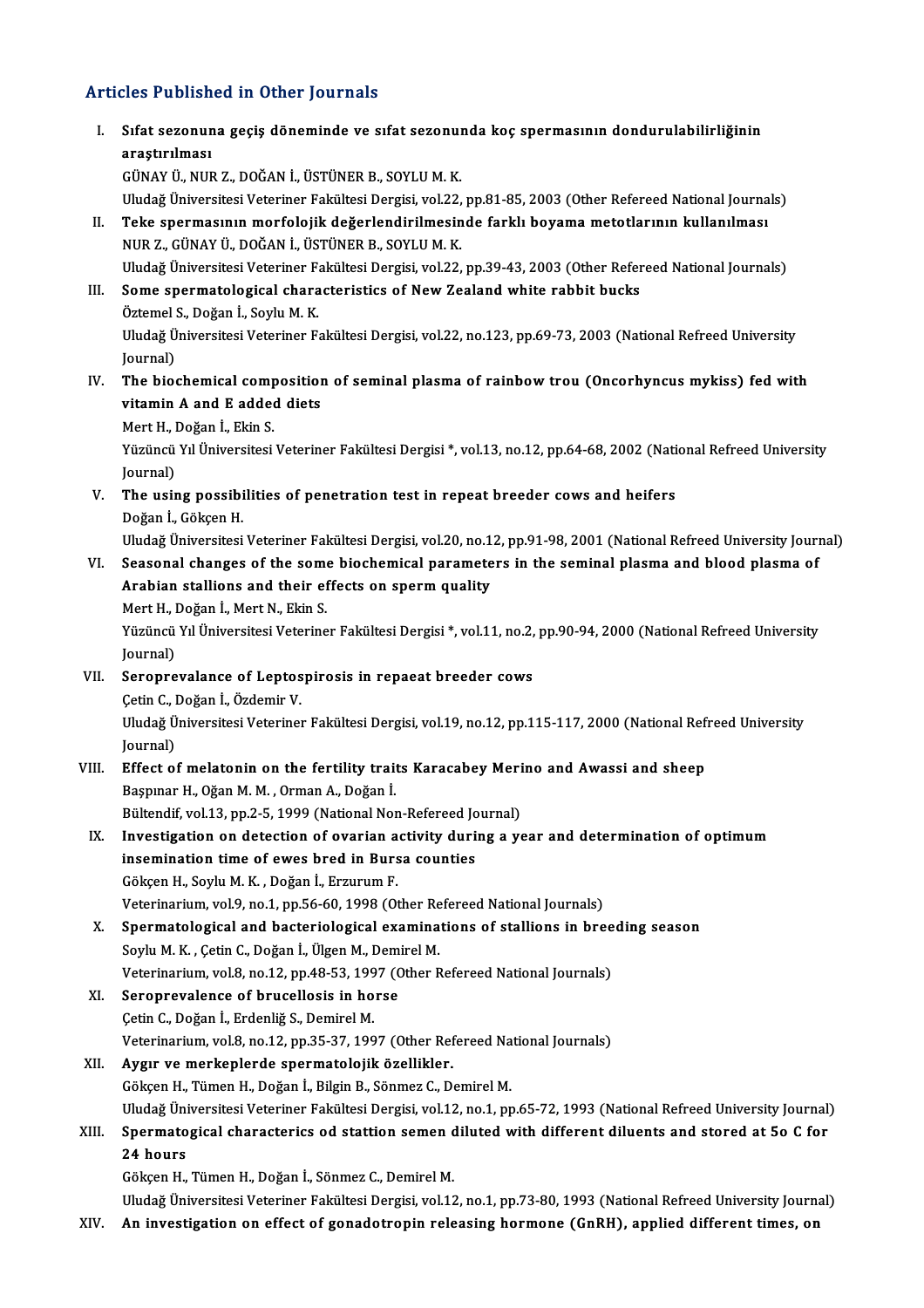the fertility of ewes

Soylu M.K., Gökçen H., Tümen H., Deligözoğlu F., Doğan İ., Bilgin B. Uludağ Üniversitesi Veteriner Fakültesi Dergisi, vol.12, no.1, pp.81-88, 1993 (National Refreed University Journal)

XV. Field trials on estrus sychronization and artificial insenination in sheep I: The effects of cronolon e Uludağ Üniversitesi Veteriner Fakültesi Dergisi, vol.12, no.1, pp.81-88, 1993 (National Refreed U<br>Field trials on estrus sychronization and artificial insenination in sheep I: The effect<br>containing vaginal sponges or prost Field trials on estrus sychm<br>containing vaginal sponges<br>Tümen H., Gökçen H., Doğan İ.<br>Uludağ Üniversitesi Veteriner containing vaginal sponges or prostaglandin F2alfa on synchronization and fertility<br>Tümen H., Gökçen H., Doğan İ.<br>Uludağ Üniversitesi Veteriner Fakültesi Dergisi, vol.11, no.3, pp.113-119, 1992 (National Refreed University

Tümen H<br>Uludağ Ü<br>Journal)<br>A studu Uludağ Üniversitesi Veteriner Fakültesi Dergisi, vol.11, no.3, pp.113-119, 1992 (National Refreed University<br>Journal)<br>XVI. A study on the effect of pregnant mare serum gonadotropin (PMSG) and gonadotropin releasing<br>hormone

- Journal)<br>A study on the effect of pregnant mare serum gonadotropin (I<br>hormone (GnRH) on the synchronization and fertility of ewes<br>Cêkeen H. Tümen H. Seylu M. K., Deligëgeğlu E. Değan İ. Bilgin B. A study on the effect of pregnant mare serum gonadotropi<br>hormone (GnRH) on the synchronization and fertility of ev<br>Gökçen H., Tümen H., Soylu M. K. , Deligözoğlu F., Doğan İ., Bilgin B.<br>Uludağ Üniversitesi Veteriner Felsül hormone (GnRH) on the synchronization and fertility of ewes<br>Gökçen H., Tümen H., Soylu M. K. , Deligözoğlu F., Doğan İ., Bilgin B.<br>Uludağ Üniversitesi Veteriner Fakültesi Dergisi, vol.11, no.3, pp.135-141, 1992 (National R Gökçen H., Tümen H., Soylu M. K., Deligözoğlu F., Doğan İ., Bilgin B. Uludağ Üniversitesi Veteriner Fakültesi Dergisi, vol.11, no.3, pp.135-141, 1992 (National Refr<br>Journal)<br>XVII. An investigation on estrus induction and artificial insemination of imported ewes
- Journal)<br><mark>An investigation on estrus induction and artificial insemina</mark><br>Gökçen H., Tümen H., Soylu M. K. , Deligözoğlu F., Doğan İ., Bilgin B.<br>Uludeğ Üniversitesi Veteriner Felsültesi Dergisi vel 11 no <sup>2</sup> nn 142 Uludağ Üniversitesi Veteriner Fakültesi Dergisi, vol.11, no.3, pp.143-148, 1992 (National Refreed University<br>Journal) Gökçen H., Tümen H., Soylu M. K., Deligözoğlu F., Doğan İ., Bilgin B. Uludağ Üniversitesi Veteriner Fakültesi Dergisi, vol.11, no.3, pp.143-148, 1992 (National Refreed University<br>Journal)<br>XVIII. Investigations of spermatogical characteristics and fertility of ram semen diluted by adding vari

## Journal)<br>Investigations of sp<br>levels of vitamin E<br>Tümen H. Cäksen H Investigations of spermatogical characteristics and fertility<br>levels of vitamin E<br>Tümen H., Gökçen H., Soylu M. K. , Doğan İ., Karamustafaoğulları M.<br>Uludağ Üniversitesi Veteriner Felsültesi Dergisi vel 10 ne 122 nn O

levels of vitamin E<br>Tümen H., Gökçen H., Soylu M. K. , Doğan İ., Karamustafaoğulları M.<br>Uludağ Üniversitesi Veteriner Fakültesi Dergisi, vol.10, no.123, pp.91-98, 1991 (National Refreed University<br>Journal) Tümen H., Gökçen H., Soylu M. K., Doğan İ., Karamustafaoğulları M. Uludağ Üniversitesi Veteriner Fakültesi Dergisi, vol.10, no.123, pp.91-98, 1991 (National Re<br>Journal)<br>XIX. Effect of ejaculation frequency on some spermatological characteristics in rams<br>Cölsen H. Sorlu M.K. Tümen H. Doğan

Journal)<br>Effect of ejaculation frequency on sor<br>Gökçen H., Soylu M. K. , Tümen H., Doğan İ.<br>Hawançılık Arastuma Dorgisi val 1 no 1 r Effect of ejaculation frequency on some spermatological characteristics in rams<br>Gökçen H., Soylu M. K. , Tümen H., Doğan İ.<br>Hayvancılık Araştırma Dergisi, vol.1, no.1, pp.35-37, 1991 (Other Refereed National Journals)<br>Stud

Gökçen H., Soylu M. K. , Tümen H., Doğan İ.<br>Hayvancılık Araştırma Dergisi, vol.1, no.1, pp.35-37, 1991 (Other Refereed National Journals)<br>XX. Studies on some andrological characteristics of imported ram from different bree Hayvancılık Araştırma Dergisi, vol.1, no.1, p<br>Studies on some andrological charact<br>Soylu M. K. , Gökçen H., Tümen H., Doğan İ.<br>Hayvangılık Arastırma Dergisi, vol.1, no.1, r Studies on some andrological characteristics of imported ram from different breed<br>Soylu M. K. , Gökçen H., Tümen H., Doğan İ.<br>Hayvancılık Araştırma Dergisi, vol.1, no.1, pp.15-18, 1991 (Other Refereed National Journals)<br>In

Soylu M. K. , Gökçen H., Tümen H., Doğan İ.<br>Hayvancılık Araştırma Dergisi, vol.1, no.1, pp.15-18, 1991 (Other Refereed National Journals)<br>XXI. Investigations of spermatological characteristics and fertility of ram seme Hayvancılık Araştırma Dergisi, vol.1, no.1<br>Investigations of spermatological ch<br>various levels of alfa-chymotrypsin<br>Seulu M.K. Cöksen H. Tümen H. Değen Investigations of spermatological cha<br>various levels of alfa-chymotrypsin<br>Soylu M. K. , Gökçen H., Tümen H., Doğan İ.<br>Uludağ Üniversitesi Veteriner Fakültesi Da

**various levels of alfa-chymotrypsin**<br>Soylu M. K. , Gökçen H., Tümen H., Doğan İ.<br>Uludağ Üniversitesi Veteriner Fakültesi Dergisi, vol.10, no.123, pp.83-90, 1991 (National Refreed University<br>Journal) Soylu M.<br>Uludağ Ü<br>Journal)

# Journal)<br>Refereed Congress / Symposium Publications in Proceedings

efereed Congress / Symposium Publications in Proceedings<br>I. EVALUATION OF SERUM SPONDIN 2 LEVELS IN THE DIFFERENT ETIOLOGIES OF GLOMERULAR EVALUATI<br>DISEASES<br>Kabuccioch DISEASES<br>Kahvecioglu S., ERSOY A., Ayar Y., Guclu M., Gul C. B. , Ustundag Y., Dogan I., YILDIZ A.

DISEASES<br>Kahvecioglu S., ERSOY A., Ayar Y., Guclu M., Gul C. B. , Ustundag Y., Dogan I., YILDIZ A.<br>52nd Congress of the European-Renal-Association-European-Dialysis-and-Transplant-Assocation, London, Canada,<br>28 . 31 May 20 Kahvecioglu S., ERSOY A.,<br>52nd Congress of the Eur<br>28 - 31 May 2015, vol.30<br>INCREASED ECE22 AN S2nd Congress of the European-Renal-Association-European-Dialysis-and-Transplant-Assocation, London, Can<br>28 - 31 May 2015, vol.30<br>II. INCREASED FGF23 AND DECREASED ARTERIAL COMPLIANCE IN EARLY AUTOSOMAL DOMINANT<br>ROLYCYSTIC

28 - 31 May 2015, vol.30<br>II. INCREASED FGF23 AND DECREASED ARTERIAL COMPLIANCE IN EARLY AUTOSOMAL DOMINANT<br>POLYCYSTIC KIDNEY DISEASE INCREASED FGF23 AND DECREASED ARTERIAL COMPLIANCE IN EARLY AUTOSOMAL DOM<br>POLYCYSTIC KIDNEY DISEASE<br>Gul B., Cekic S., Asiltas B., Dogan S., Aktas N., ORUÇ A., Dogan I., ERSOY A., Gululu M., Yurtkuran M., et al.<br>E0th Europea

50th European-Renal-Association - European-Dialysis-and-Transplant-Association Congress, İstanbul, Turkey, 18 -<br>21 May 2013, vol.28, pp.84 Gul B., Cekic S., Asiltas B., Do<br>50th European-Renal-Assoc<br>21 May 2013, vol.28, pp.84<br>Kes apermasunda dandu:

III. Koç spermasında dondurma hızının eritme sonrası akrozom ve kromatin bütünlüğü üzerine etkisi NURZ.,ZIKB.,GÜNAYÜ.,TÜTÜNCÜŞ.,ÜSTÜNERB.,SAĞIRKAYAH.,DOĞANİ.

IV. Ulusal Reprodüksiyon ve Suni Tohumlama Kongresi, Antalya, Turkey, 25 - 28 October 2007, vol.58, pp.267-272

IV. Teke spermasının morfolojik değerlendirilmesinde farklı boyama metotlarının kullanılması